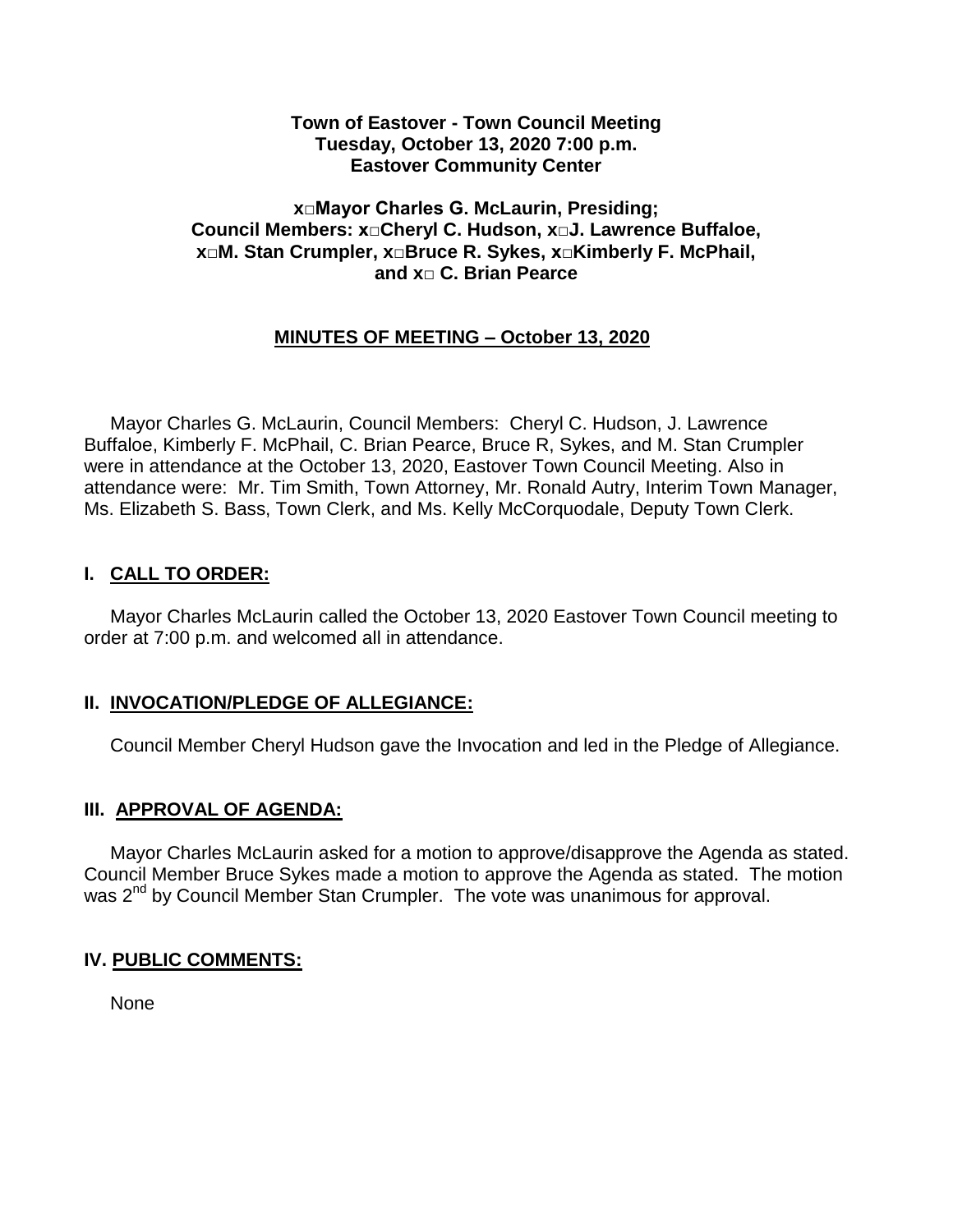### **V. CONSENT AGENDA:**

- **1. Consider approval of the Minutes for the August 11, 2020 Town Council Meeting.**
- **2. Consider approval of the Minutes for the August 25, 2020 Special town Council Meeting.**
- **3. Consider approval of the Minutes for the September 8, 2020 Town Council Meeting.**
- **4. Consider approval of Minutes for the September 8, 2020 Special Town Council Meeting.**
- **5. Consider approval of the July, 2020 Financial Reports.**
- **6. Consider approval of the August, 2020 Financial Reports.**

 Mayor McLaurin asked the Council if they had any questions concerning the Consent Agenda. There were none. Mayor McLaurin asked for a motion to approve/disapprove the Consent Agenda as stated.

 Council Member Cheryl Hudson made a motion to approve the Consent Agenda as stated. The motion was  $2^{nd}$  by Council Member Bruce Sykes. The vote was unanimous for approval.

# **VI. DISCUSSION AGENDA:**

# **Agenda Item #1:**

## **Budget Ordinance Amendment No. 2021-01 Amend General Fund. Move Funds from 10- 420-90 Appropriation to Fund Balance to 10-620-52 Eastover Park in the amount of \$150,000.00.**

 Mayor McLaurin recognized Interim Town Manager, Mr. Ronald Autry. Mr. Autry addressed the Council and explained that currently there was \$157,700.00 in the Appropriation Account 10-420-90. If the Council chooses to take \$150,000.00 from the Appropriation Account and move the funds to The Eastover Ball Park account 10-620-52, that would give the Town a balance of \$400,000.00 towards the Ball Park Project. Mayor McLaurin asked the Council if they had any questions or concerns. There were none.

Mayor McLaurin then asked for a motion to approve or disapprove Budget Ordinance Amendment No. 2021-01. Council Member Cheryl Hudson made a motion to approve Budget Ordinance Amendment No. 2021-01. The motion was 2<sup>nd</sup> by Council Member Stan Crumpler. The vote was unanimous for approval.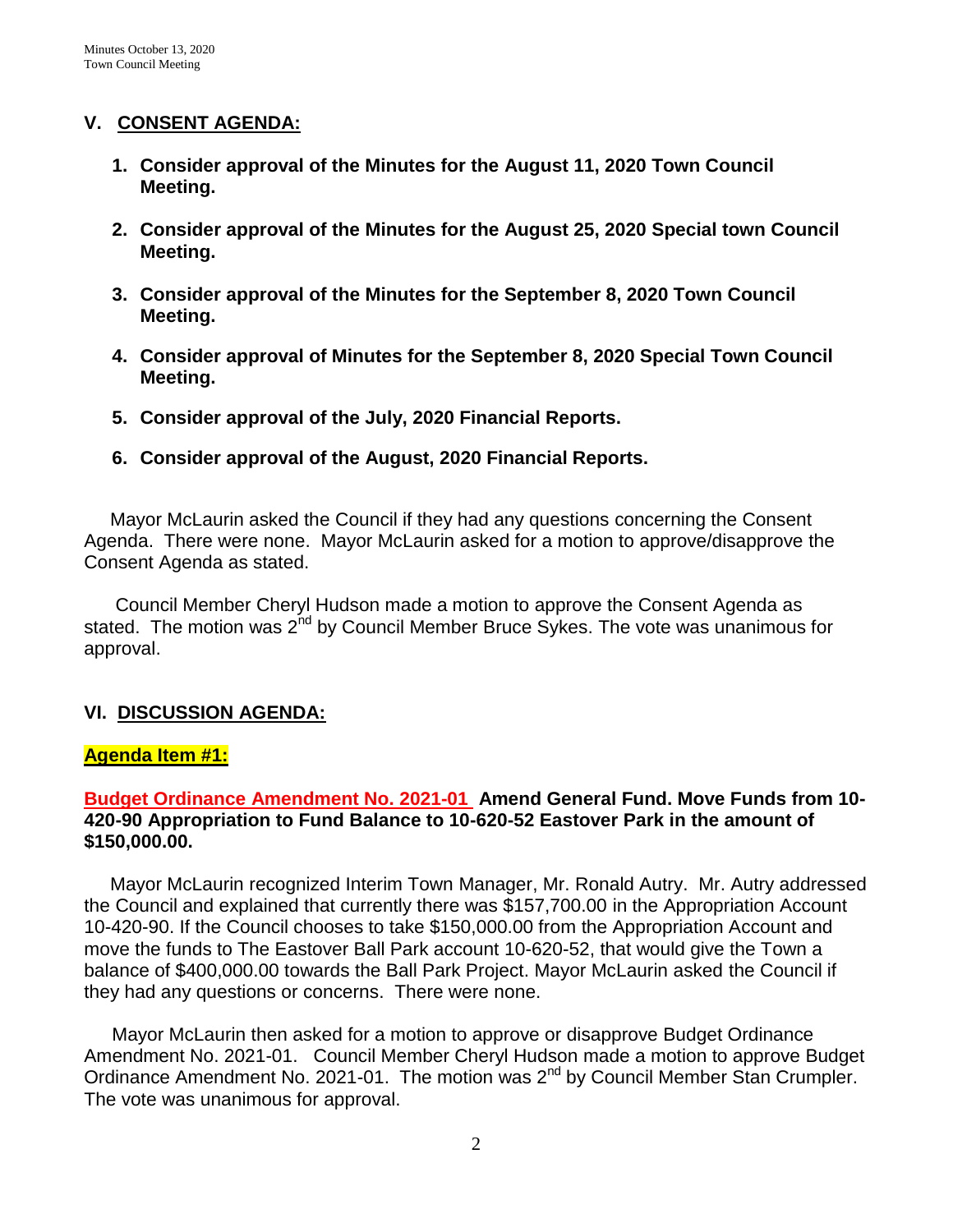### **Agenda Item #2:**

## **Award Contract for Paving of Ballpark Parking Lot/Walking Trail.**

 Mayor McLaurin recognized Interim Town Manager, Mr. Ronald Autry. Mr. Autry addressed the Council and informed them that he only received two bids for the paving job to be preformed on the Ball Park Walking Trail. Highland Paving placed a bid of \$85,660.50, and Johnson Bros. Utility and Paving Co., Inc. placed a bid of \$78,797.06. After a brief discussion, the Mayor asked for a motion.

 Council Member C. Brian Pearce made a motion to approve Johnson Bros. Utility and Paving Co., Inc. the contract. The motion was 2<sup>nd</sup> by Council Member Lawrence Buffaloe. The vote was unanimous for approval.

#### **Agenda Item #3:**

### **Name Change from Town Manager to Town Administrator: Per the change in the Form of Government the title of Town Manager needs to be formally changed to Town Administrator.**

 Mayor McLaurin addressed the Council about changing the title of Town Manager to Town Administrator. Town Attorney, Mr. Tim Smith stated that this is only a formality. Mr. Autry would still be under the same obligations that he was under as Town Manager only now the Council will have a more active role. The Council had a short discussion and then, Mayor McLaurin asked for a motion to approve or disapprove Mr. Ronald Autry as Town Administrator for the Town of Eastover. Council Member Cheryl Hudson made a motion to approve Mr. Ronald Autry as Town Administrator for the Town of Eastover. The motion was 2<sup>nd</sup> by Council Member Lawrence Buffaloe. The vote was unanimous for approval.

### **Agenda Item #4:**

### **Eastover Community Building: Discussion on Renting the Community Building.**

 Mayor McLaurin addressed the Council about renting the Community Building. The Council discussed the state and local compliances set by Governor Cooper. The Council stated that the Town would be unable to enforce the current guidelines for renting the Community Building during the Covid-19 Pandemic.

 Mayor McLaurin asked for a motion to approve or disapprove renting the Community Building. Council Member Cheryl Hudson made a motion to disapprove renting the Community Building to the general public until January of 2021. The motion was  $2^{nd}$  by Council Member C. Brian Pearce. The vote was unanimous for approval.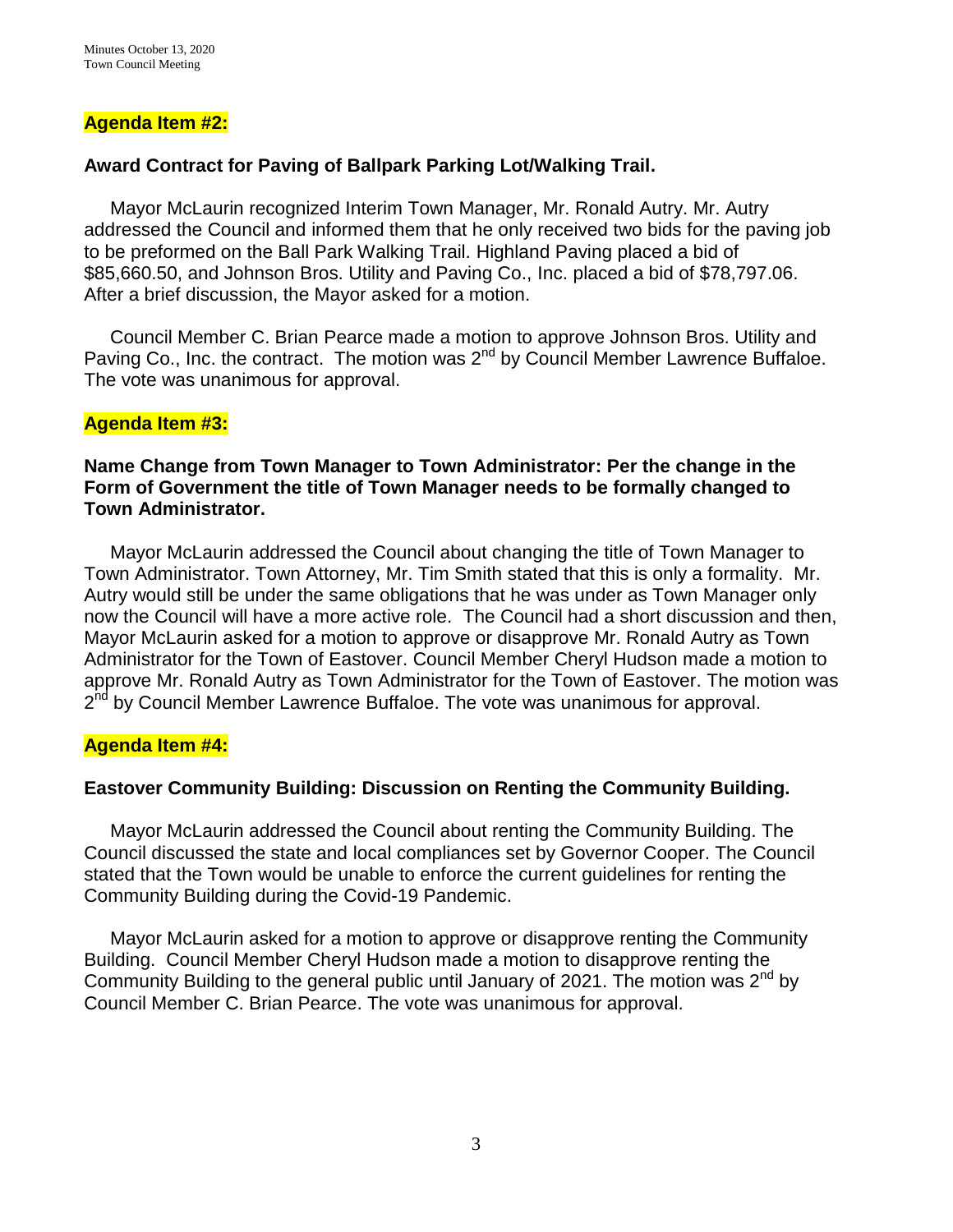### **Agenda Item #5:**

#### **Discussion on status of Eastover Ball Park Project.**

 Mayor McLaurin recognized Mr. Talmage Baggett, Eastover Sanitary District Manager. Mr. Baggett greeted the Council and gave a brief explanation of the water and sewer installation processes and fees for the Eastover Ball Park Project.

 The Mayor and Council then discussed other improvements to be made for the Park Project to include:

- 1. Lights on the Walking Trail
- 2. Lighting of the Pickle Ball Court
- 3. New or updated Fence for the Ball Field
- 4. Distinct property line marked
- 5. Different size Shelters

### **VIII. RECEIVE TOWN COUNCIL UPDATE:**

 Mayor McLaurin addressed the Council and asked for any new updates they would like to share. Council Member Bruce Sykes recognized Ms. Diane Wheatley candidate for North Carolina House of Representatives District 43. Ms. Wheatley approached the podium and gave a brief overview about her up and coming election.

#### **IX. RECEIVE TOWN MANAGER'S UPDATE:**

- Deputy Clerk Kelly McCorquodale will be taking a new clerks class December 10, 2020. Admission fee is \$125.00.
- The Town of Fuquay-Varina has scheduled a public hearing to be held on Wednesday, October 21, 2020 at 6:30 pm in Fayetteville at the Cross Creek Mall location. The Town is requesting an average day transfer of approx. 4 million gallons of water a day from the Cape Fear River basin to the Neuse River basin.
- Town Administrator, Mr. Ronald Autry will be having his knee replacement surgery Monday October 26, 2020.